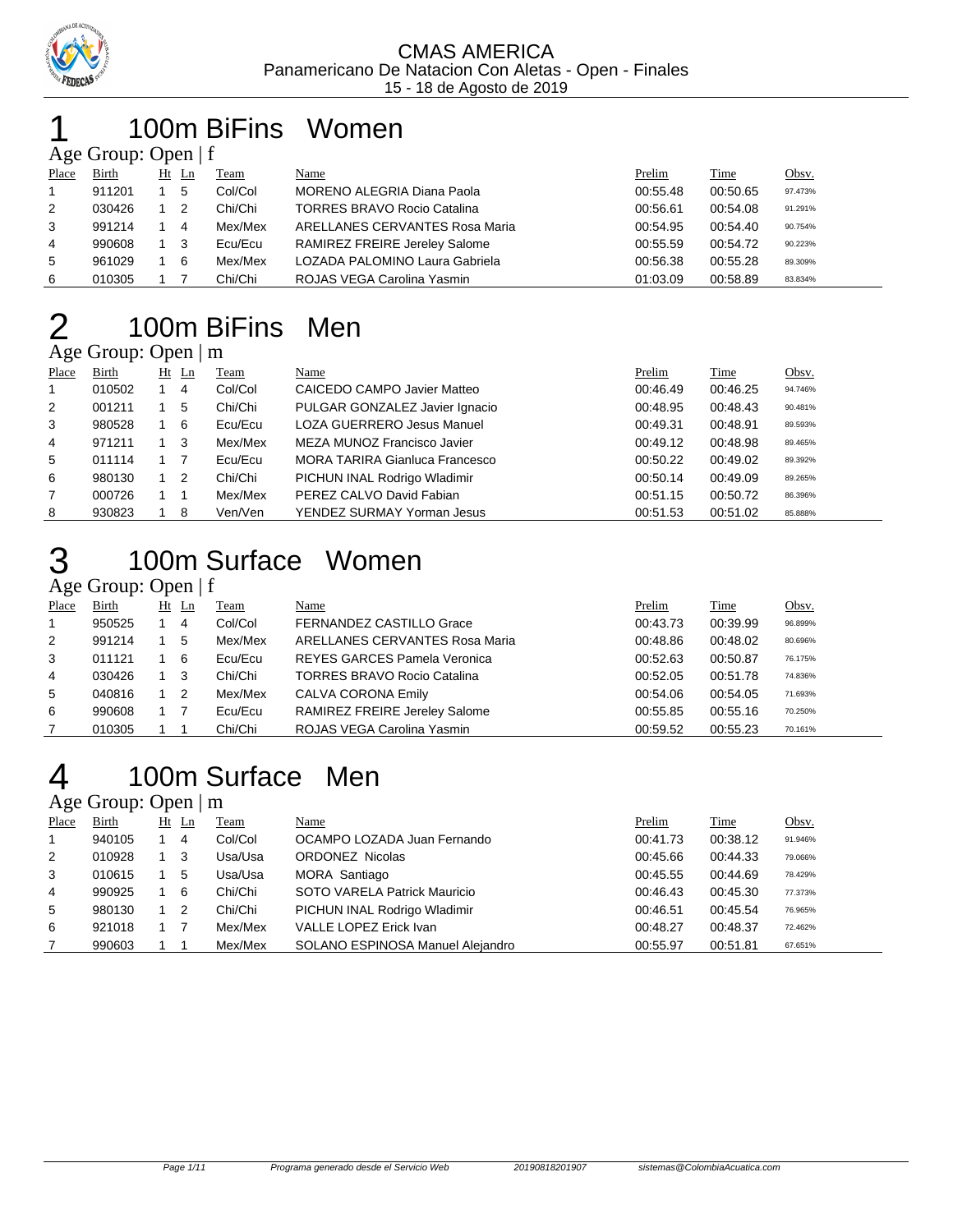

# 5 1500m Superficie/1500m Surface Women

| Age Group: Open $ f $ |        |    |       |         |                                                                                                                                                                                                    |          |             |         |  |  |  |  |
|-----------------------|--------|----|-------|---------|----------------------------------------------------------------------------------------------------------------------------------------------------------------------------------------------------|----------|-------------|---------|--|--|--|--|
| Place                 | Birth  |    | Ht Ln | Team    | Name                                                                                                                                                                                               | Prelim   | <b>Time</b> | Obsv.   |  |  |  |  |
|                       | 941025 |    | 4     | Col/Col | MUNOZ LOAIZA Vanessa                                                                                                                                                                               | 15:10.80 | 15:10.80    | 91.558% |  |  |  |  |
|                       |        |    |       |         | - $00:53.31$ - $01:51.91$ - $02:52.35$ - $03:52.69$ - $04:54.12$ - $05:56.05$ - $06:58.27$ - $08:01.11$ - $09:03.72$ - $10:06.49$ - $11:09.78$ - $12:10.87$ - $13:11.64$ - $14:12.89$ - $15:10.80$ |          |             |         |  |  |  |  |
| 2                     | 011121 | 15 |       | Fou/Fou | REYES GARCES Pamela Veronica                                                                                                                                                                       | 16:45.51 | 16:45.51    | 82.934% |  |  |  |  |
|                       |        |    |       |         | - 00:58.98 - 02:03.13 - 03:08.69 - 04:15.70 - 05:23.30 - 06:31.19 - 07:39.63 - 08:47.60 - 09:56.11 - 11:04.85 - 12:13.63 - 13:22.51 - 14:31.05 - 15:39.84 - 16:45.51                               |          |             |         |  |  |  |  |

# 6 1500m Superficie/1500m Surface Men

### Age Group: Open | m

| ັ     |        |         |         |                                                                                                                                                                        |          |              |         |
|-------|--------|---------|---------|------------------------------------------------------------------------------------------------------------------------------------------------------------------------|----------|--------------|---------|
| Place | Birth  | $Ht$ Ln | Team    | Name                                                                                                                                                                   | Prelim   | Time         | Obsv.   |
|       | 991107 | 4       | Col/Col | <b>GOMEZ CASANOVA Juan Sebastian</b>                                                                                                                                   | 13:03.51 | 13:03.51     | 96.286% |
|       |        |         |         | - 00:47.89 - 01:38.30 - 02:30.17 - 03:22.71 - 04:15.45 - 05:09.01 - 06:01.97 - 06:54.68 - 07:48.26 - 08:41.58 - 09:34.85 - 10:28.16 - 11:21.16 - 12:14.98 - 13:03.51   |          |              |         |
| 2     | 900625 | 5       | Mex/Mex | <b>BADILLO ENRIQUEZ Salvador</b>                                                                                                                                       | 13:20.01 | 13:20.01     | 94.300% |
|       |        |         |         | - 00:51.36 - 01:45.08 - 02:38.77 - 03:32.31 - 04:26.09 - 05:19.81 - 06:13.95 - 07:07.85 - 08:01.54 - 08:55.92 - 09:49.59 - 10:43.20 - 11:36.38 - 12:29.13 - 13:20.01   |          |              |         |
| 3     | 040206 | - 6     | Mex/Mex | SALCEDO RAMIREZ Arturo                                                                                                                                                 | 14:50.03 | 14:50.03     | 84.762% |
|       |        |         |         | - $00:53.37 - 01:49.96 - 02:48.54 - 03:48.96 - 04:49.12 - 05:48.80 - 06:49.25 - 07:49.84 - 08:50.39 - 09:50.72 - 10:51.13 - 11:51.20 - 12:52.39 - 13:55.10 - 14:50.03$ |          |              |         |
| 4     | 011114 |         | Ecu/Ecu | <b>MORA TARIRA Gianluca Francesco</b>                                                                                                                                  | 16:31.06 | 16:31.06     | 76.122% |
|       |        |         |         | - 00:55.43 - 01:59.66 - 03:06.14 - 04:12.38 - 05:18.93 - 06:27.28 - 07:34.59 - 08:43.01 - 09:51.46 - 10:59.12 - 12:07.26 - 13:11.76 - 14:18.09 - 15:24.74 - 16:31.06   |          |              |         |
|       | 980528 |         | Ecu/Ecu | LOZA GUERRERO Jesus Manuel                                                                                                                                             | N.T.     | Disgualified | retiro  |

# 7 400m Inmersion/400m Immersion Women

| Age Group: Open   f |  |  |
|---------------------|--|--|
|                     |  |  |

| Place | Birth  | Ht Ln       | Team                                        | <b>Name</b>            | Prelim   | <b>Time</b> | Obsv.   |
|-------|--------|-------------|---------------------------------------------|------------------------|----------|-------------|---------|
|       | 940802 | $1 \quad 4$ | Col/Col                                     | MACIAS ANASCO Carolina | 03:10.92 | 03:10.92    | 96.973% |
|       |        |             | - 00:44.90 - 01:32.82 - 02:21.77 - 03:10.92 |                        |          |             |         |

# 8 400m Inmersion/400m Immersion Men

| Age Group: Open   m |  |  |
|---------------------|--|--|
|---------------------|--|--|

| Place | Birth      | Ht Ln | Team                                         | <u>Name</u>                          | Prelim   | Time     | <u>Obsv.</u> |
|-------|------------|-------|----------------------------------------------|--------------------------------------|----------|----------|--------------|
|       | 980712 1 4 |       | Col/Col                                      | <b>TOVAR BOLANOS Marlon Vladimir</b> | 03:00.35 | 03:00.35 | 93.818%      |
|       |            |       | $-00:41.58 - 01:25.59 - 02:11.89 - 03:00.35$ |                                      |          |          |              |

## 4x200m Superficie/Surface Women  $9$   $4$ XZUUII<br>Age Group: Open | f

|       | $\Delta \geq 0$ Oroup. Open   1 |    |    |         |                                                                                                 |        |             |          |         |
|-------|---------------------------------|----|----|---------|-------------------------------------------------------------------------------------------------|--------|-------------|----------|---------|
| Place | Birth                           | Ht | Ln | Team    | <b>Name</b>                                                                                     | Prelim | T.1th.Relay | T.Team   | Obsv.   |
|       | RF00903                         |    | 4  | Col/Col | Opef Retamozo Viviana<br>Opef Lopera Maria<br>Opef Aguirre Paula<br><b>Opef Fernandez Grace</b> | N.T.   | 01:39.00    | 06:49.69 | 94.054% |
| 2     | RF00904                         |    | 5  | Mex/Mex | Opef Arellanes Rosa<br>Opef Lozada Laura<br>Opef Gomez Luz<br>Opef Calva Emily                  | N.T.   | 01:56.22    | 08:19.66 | 77.118% |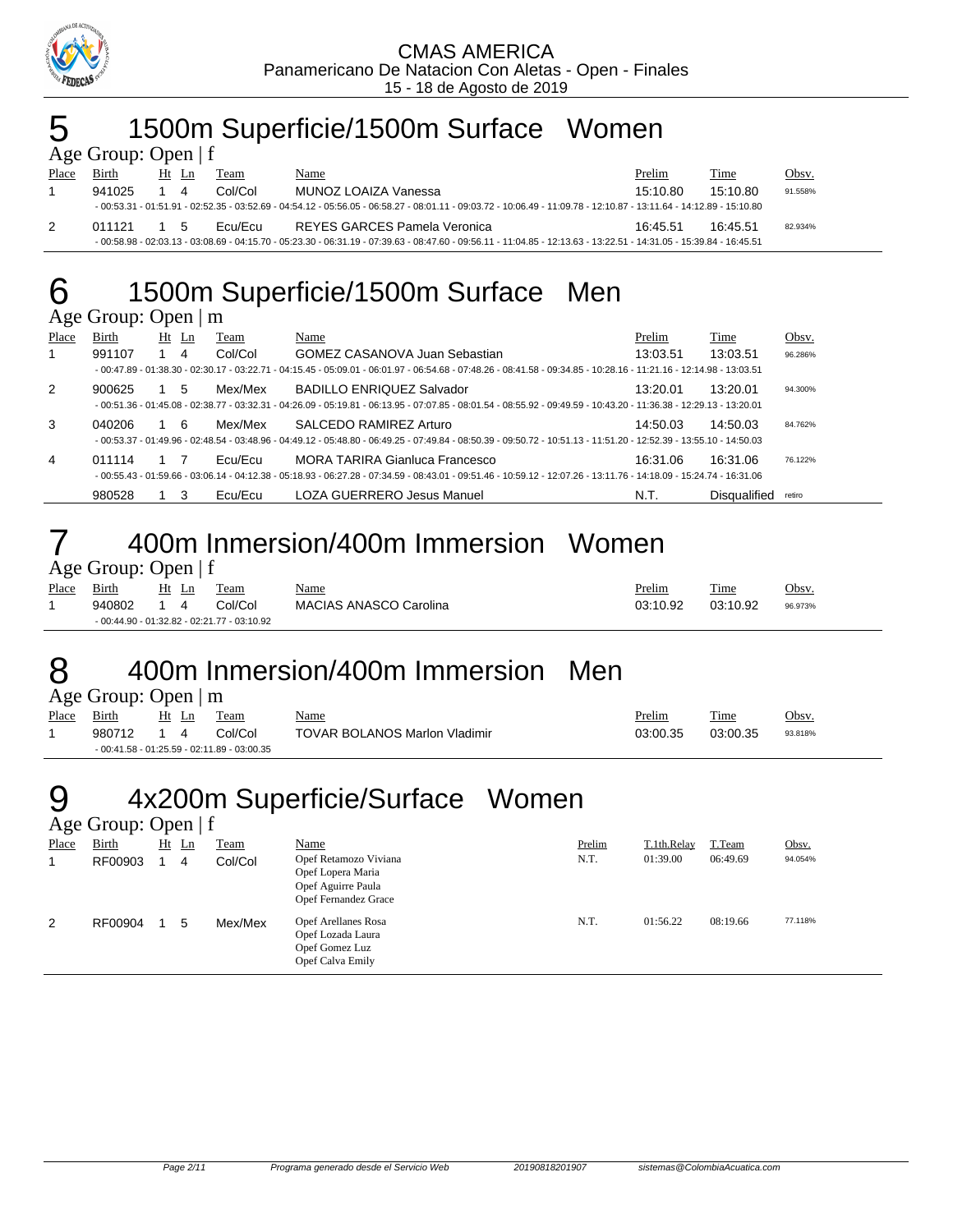

# 10 4x200m Superficie/Surface Men

|       | Age Group: Open $\mid$ m |              |                |         |                                                                                         |        |             |          |         |  |  |  |  |
|-------|--------------------------|--------------|----------------|---------|-----------------------------------------------------------------------------------------|--------|-------------|----------|---------|--|--|--|--|
| Place | Birth                    | Ht           | $\mathbf{L}$ n | Team    | Name                                                                                    | Prelim | T.1th.Relay | T.Team   | Obsv.   |  |  |  |  |
| 1     | RM01001                  | $\mathbf{1}$ | 3              | Col/Col | Opem Duque Juan<br>Opem Fernandez Mauricio<br>Opem Gomez Juan<br>Opem Ocampo Juan       | N.T.   | 01:34.98    | 06:07.09 | 90.215% |  |  |  |  |
| 2     | RM01004                  |              | 6              | Mex/Mex | Opem Badillo Salvador<br>Opem Valle Erick<br>Opem Meza Francisco<br>Opem Salcedo Arturo | N.T.   | 01:29.63    | 06:55.63 | 79.679% |  |  |  |  |
| 3     | RM01003                  |              | 5              | Chi/Chi | Opem Soto Patrick<br>Opem Pulgar Javier<br>Opem Vergara Gabriel<br>Opem Pichun Rodrigo  | N.T.   | 01:47.63    | 07:14.58 | 76.205% |  |  |  |  |
| 4     | RM01002                  |              | 4              | Usa/Usa | Opem Fustes Sergio<br>Opem Villada Jose<br>Opem Ordonez Nicolas<br>Opem Mora Santiago   | N.T.   | 01:51.84    | 07:56.96 | 69.433% |  |  |  |  |

# 11 50m Surface Women

## Age Group: Open | f

| Place        | <b>Birth</b> | $Ht$ Ln | Team    | Name                                | Prelim   | Time                | <u>Obsv.</u> |
|--------------|--------------|---------|---------|-------------------------------------|----------|---------------------|--------------|
| $\mathbf{1}$ | 991024       | 4       | Col/Col | AGUIRRE JOYA Paula Alejandra        | 00:19.12 | 00:18.15            | 96.584%      |
| 2            | 991214       | 5       | Mex/Mex | ARELLANES CERVANTES Rosa Maria      | 00:22.78 | 00:22.12            | 79.250%      |
| 3            | 030426       | -6      | Chi/Chi | <b>TORRES BRAVO Rocio Catalina</b>  | 00:23.98 | 00:22.73            | 77.123%      |
| 4            | 010305       |         | Chi/Chi | ROJAS VEGA Carolina Yasmin          | 00:25.11 | 00:23.59            | 74.311%      |
| 5            | 040816       | -2      | Mex/Mex | <b>CALVA CORONA Emily</b>           | 00:25.07 | 00:24.13            | 72.648%      |
|              | 011121       |         | Ecu/Ecu | <b>REYES GARCES Pamela Veronica</b> | 00:23.55 | <b>Disqualified</b> |              |

# 12 50m Surface Men

## Age Group: Open | m

| Place | Birth  | $Ht$ Ln | Team    | Name                                        | Prelim   | Time     | Obsv.   |
|-------|--------|---------|---------|---------------------------------------------|----------|----------|---------|
|       | 900515 | 4       | Col/Col | DUQUE JIMENEZ Juan David                    | 00:18.52 | 00:16.07 | 93.342% |
| 2     | 900527 | 5       | Ven/Ven | <b>VALENCIA RODRIGUEZ Yeferson Esneider</b> | 00:19.12 | 00:18.61 | 80.602% |
| 3     | 010928 |         | Usa/Usa | <b>ORDONEZ Nicolas</b>                      | 00:20.21 | 00:19.13 | 78.411% |
| 4     | 010615 | -3      | Usa/Usa | MORA Santiago                               | 00:19.60 | 00:19.17 | 78.247% |
| 5     | 871001 | 8       | Chi/Chi | VERGARA GALVEZ Gabriel Andres               | 00:20.59 | 00:19.53 | 76.805% |
| 6     | 990925 |         | Chi/Chi | SOTO VARELA Patrick Mauricio                | 00:20.24 | 00:19.82 | 75.681% |
|       | 040206 | -2      | Mex/Mex | SALCEDO RAMIREZ Arturo                      | 00:19.97 | 00:20.04 | 74.850% |
| 8     | 980528 | 6       | Ecu/Ecu | <b>LOZA GUERRERO Jesus Manuel</b>           | 00:19.88 | 00:20.43 | 73.421% |

## 13 50m BiFins Age Group: Open | f

| Women |  |
|-------|--|
|       |  |

| Place | Birth  |     | $Ht$ Ln        | Team    | Name                               | Prelim   | Time     | Obsv.   |
|-------|--------|-----|----------------|---------|------------------------------------|----------|----------|---------|
|       | 911201 |     | -4             | Col/Col | MORENO ALEGRIA Diana Paola         | 00:25.45 | 00:23.06 | 98.179% |
| 2     | 961029 | 1 3 |                | Mex/Mex | LOZADA PALOMINO Laura Gabriela     | 00:26.23 | 00:25.27 | 89.592% |
| 3     | 030426 |     | $\overline{2}$ | Chi/Chi | <b>TORRES BRAVO Rocio Catalina</b> | 00:26.72 | 00:25.55 | 88.611% |
| 4     | 990608 |     | 5              | Ecu/Ecu | RAMIREZ FREIRE Jereley Salome      | 00:25.82 | 00:25.82 | 87.684% |
| 5     | 991214 |     | -6             | Mex/Mex | ARELLANES CERVANTES Rosa Maria     | 00:26.71 | 00:25.85 | 87.582% |
| 6     | 010305 |     |                | Chi/Chi | ROJAS VEGA Carolina Yasmin         | 00:28.35 | 00:27.68 | 81.792% |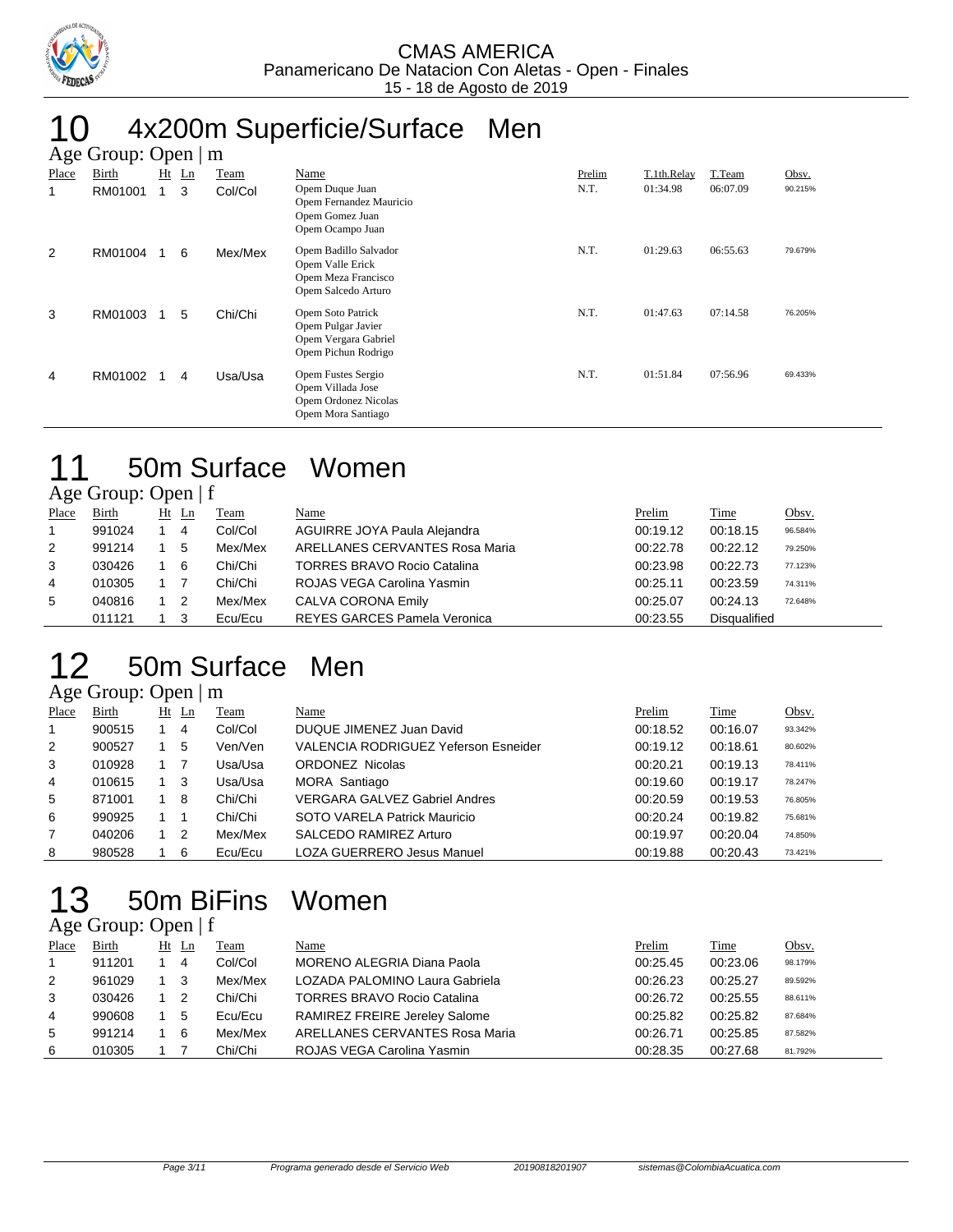

### 4 50m BiFins Men  $\Omega$ ge  $\Omega$

|                | $\Delta \xi$ c Oroup. Open $\mu$ III |  |         |         |                                      |          |          |         |  |  |  |
|----------------|--------------------------------------|--|---------|---------|--------------------------------------|----------|----------|---------|--|--|--|
| Place          | Birth                                |  | $Ht$ Ln | Team    | Name                                 | Prelim   | Time     | Obsv.   |  |  |  |
|                | 951224                               |  | 4       | Col/Col | RAMIREZ AGUDELO Frank Steven         | 00:20.95 | 00:20.25 | 95.901% |  |  |  |
| 2              | 980528                               |  | -3      | Ecu/Ecu | LOZA GUERRERO Jesus Manuel           | 00:22.53 | 00:22.08 | 87.953% |  |  |  |
| 3              | 001211                               |  | 6       | Chi/Chi | PULGAR GONZALEZ Javier Ignacio       | 00:22.72 | 00:22.19 | 87.517% |  |  |  |
| $\overline{4}$ | 871001                               |  | -2      | Chi/Chi | <b>VERGARA GALVEZ Gabriel Andres</b> | 00:22.94 | 00:22.25 | 87.281% |  |  |  |
| 5              | 971211                               |  | 5       | Mex/Mex | MEZA MUNOZ Francisco Javier          | 00:22.47 | 00:22.52 | 86.234% |  |  |  |
| 6              | 011114                               |  |         | Ecu/Ecu | MORA TARIRA Gianluca Francesco       | 00:23.07 | 00:22.84 | 85.026% |  |  |  |
| $\overline{7}$ | 930823                               |  | -8      | Ven/Ven | YENDEZ SURMAY Yorman Jesus           | 00:24.23 | 00:23.99 | 80.950% |  |  |  |
| 8              | 000726                               |  |         | Mex/Mex | PEREZ CALVO David Fabian             | 00:23.85 | 00:24.05 | 80.748% |  |  |  |

## 15 400m Surface Women Age Group: Open  $|f|$

|       | $T_{\rm K}$ UIVUP. Opti $T_{\rm F}$ |             |                                              |                                |          |          |         |
|-------|-------------------------------------|-------------|----------------------------------------------|--------------------------------|----------|----------|---------|
| Place | Birth                               | $Ht$ Ln     | Team                                         | Name                           | Prelim   | Time     | Obsv.   |
|       | 941025                              | 4           | Col/Col                                      | MUNOZ LOAIZA Vanessa           | 03:29.27 | 03:46.53 | 90.350% |
|       |                                     |             | $-00:52.52 - 01:50.52 - 02:48.87 - 03:46.53$ |                                |          |          |         |
| 2     | 991214                              | 5           | Mex/Mex                                      | ARELLANES CERVANTES Rosa Maria | N.T.     | 04:08.48 | 82.369% |
|       |                                     |             | $-00:56.63 - 01:58.75 - 03:04.02 - 04:08.48$ |                                |          |          |         |
| 3     | 011121                              | 1 6         | Ecu/Ecu                                      | REYES GARCES Pamela Veronica   | 04:17.77 | 04:17.77 | 79.400% |
|       |                                     |             | $-00:57.16 - 02:03.21 - 03:10.17 - 04:17.77$ |                                |          |          |         |
| 4     | 040816                              | $1 \quad 3$ | Mex/Mex                                      | CALVA CORONA Emily             | 04:37.81 | 04:37.81 | 73.673% |
|       |                                     |             | $-01:00.27 - 02:11.28 - 03:24.96 - 04:37.81$ |                                |          |          |         |

# 16 400m Surface Men

## Age Group: Open | m

| Place | Birth  | $Ht$ Ln     |    | Team                                                    | Name                                 | Prelim   | Time     | Obsv.   |
|-------|--------|-------------|----|---------------------------------------------------------|--------------------------------------|----------|----------|---------|
| 1     | 940105 |             | 4  | Col/Col<br>$-00:47.40 - 01:36.13 - 02:23.90 - 03:08.55$ | OCAMPO LOZADA Juan Fernando          | 03:02.24 | 03:08.55 | 95.651% |
| 2     | 900625 | 1           | -5 | Mex/Mex<br>$-00:47.65 - 01:36.73 - 02:24.44 - 03:11.31$ | <b>BADILLO ENRIQUEZ Salvador</b>     | 03:11.31 | 03:11.31 | 94.271% |
| 3     | 900527 | $1 \quad 3$ |    | Ven/Ven<br>$-00:50.85 - 01:46.08 - 02:42.88 - 03:35.29$ | VALENCIA RODRIGUEZ Yeferson Esneider | N.T.     | 03:35.29 | 83.771% |
| 4     | 040206 | 1 6         |    | Mex/Mex<br>$-00:51.90 - 01:47.36 - 02:43.25 - 03:36.15$ | SALCEDO RAMIREZ Arturo               | 03:36.15 | 03:36.15 | 83.437% |
| 5     | 990925 | $1\quad 2$  |    | Chi/Chi<br>$-00:51.12 - 01:50.33 - 02:52.58 - 03:54.26$ | SOTO VARELA Patrick Mauricio         | 03:54.26 | 03:54.26 | 76.987% |
| 6     | 010928 | 1 7         |    | Usa/Usa<br>$-00:54.45 - 01:59.42 - 03:12.15 - 04:25.85$ | <b>ORDONEZ Nicolas</b>               | N.T.     | 04:25.85 | 67.839% |

## 17 100m Inmersion/100m Immersion Women Age Group: Open | f

|       | $1.5$ Oroup. Open $\pm$ |       |         |                           |          |             |         |
|-------|-------------------------|-------|---------|---------------------------|----------|-------------|---------|
| Place | <u>Birth</u>            | Ht Ln | Team    | <u>Name</u>               | Prelim   | <b>Time</b> | Obsv    |
|       | 010925                  | 1 4   | Col/Col | AGUIRRE JOYA Maria Camila | 00:38.93 | 00:39.62    | 91.393% |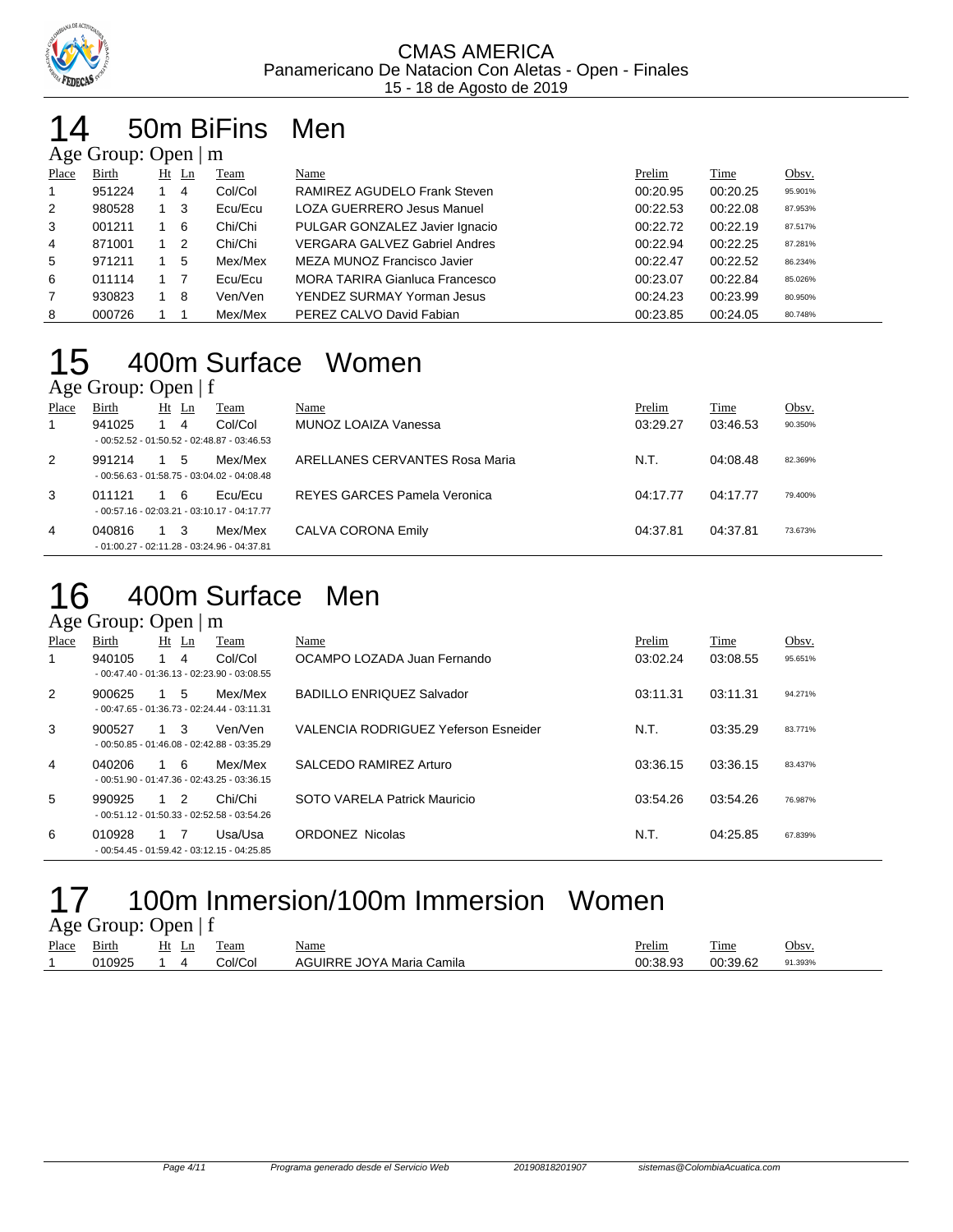

# 18 100m Inmersion/100m Immersion Men

|       | Age Group: Open $\mid$ m |                       |         |                             |          |          |         |
|-------|--------------------------|-----------------------|---------|-----------------------------|----------|----------|---------|
| Place | Birth                    | Ht Ln                 | Team    | Name                        | Prelim   | Time     | Obsv.   |
|       | 880115                   | $\boldsymbol{\Delta}$ | Col/Col | FERNANDEZ CASTILLO Mauricio | 00:33.06 | 00:32.83 | 95.461% |
|       | 050525                   |                       | Usa/Usa | <b>FUSTES JR. Sergio</b>    | N.T.     | 00:46.35 | 67.616% |
|       | 010615                   | 5                     | Usa/Usa | MORA Santiago               | N.T.     | 00:59.88 | 52.338% |

### 19 400m BiFins Women  $\sim$   $\sqrt{c}$

|       | $\angle$ Age Group: Open   1 |         |                                              |                                      |          |          |         |
|-------|------------------------------|---------|----------------------------------------------|--------------------------------------|----------|----------|---------|
| Place | Birth                        | $Ht$ Ln | Team                                         | Name                                 | Prelim   | Time     | Obsv.   |
|       | 920628                       | 4       | Col/Col                                      | MEJIA BRAVO Cindy Julieth            | 03:57.33 | 03:59.63 | 99.620% |
|       |                              |         | $-00:54.88 - 01:55.12 - 02:57.50 - 03:59.63$ |                                      |          |          |         |
| 2     | 990608                       | -6      | Ecu/Ecu                                      | <b>RAMIREZ FREIRE Jereley Salome</b> | N.T.     | 04:10.52 | 95.290% |
|       |                              |         | $-00:58.23 - 02:01.74 - 03:06.29 - 04:10.52$ |                                      |          |          |         |
| 3     | 961029                       | 5       | Mex/Mex                                      | LOZADA PALOMINO Laura Gabriela       | 04:19.62 | 04:19.62 | 91.950% |
|       |                              |         | $-00:59.58 - 02:05.16 - 03:12.67 - 04:19.62$ |                                      |          |          |         |
| 4     | 980529                       | - 3     | Mex/Mex                                      | <b>GOMEZ TAGLE Luz Graciela</b>      | 04:35.25 | 04:35.25 | 86.728% |
|       |                              |         | $-01:01.39 - 02:11.02 - 03:22.87 - 04:35.25$ |                                      |          |          |         |

# 20 400m BiFins Men

|                | Age Group: Open $\mid$ m |             |          |                                                         |                                       |          |          |         |
|----------------|--------------------------|-------------|----------|---------------------------------------------------------|---------------------------------------|----------|----------|---------|
| Place          | Birth                    |             | $Ht$ Ln  | Team                                                    | Name                                  | Prelim   | Time     | Obsv.   |
| 1              | 020918                   |             | -4       | Col/Col<br>$-00:52.51 - 01:48.62 - 02:45.02 - 03:42.47$ | SALGADO CAMPOS Brayan                 | 03:37.01 | 03:42.47 | 98.206% |
| 2              | 011114                   |             | -1       | Ecu/Ecu<br>$-00:52.17 - 01:49.70 - 02:47.49 - 03:43.15$ | <b>MORA TARIRA Gianluca Francesco</b> | N.T.     | 03:43.15 | 97.907% |
| 3              | 930823                   | 1 6         |          | Ven/Ven<br>$-00:57.13 - 01:57.44 - 02:57.71 - 03:58.01$ | YENDEZ SURMAY Yorman Jesus            | 03:58.01 | 03:58.01 | 91.794% |
| 4              | 000726                   | 1 5         |          | Mex/Mex<br>$-00:57.06 - 01:58.97 - 03:00.59 - 03:58.47$ | PEREZ CALVO David Fabian              | N.T.     | 03:58.47 | 91.617% |
| 5              | 971211                   | $1 \quad 3$ |          | Mex/Mex<br>$-00:55.01 - 01:55.92 - 02:59.25 - 04:03.33$ | MEZA MUNOZ Francisco Javier           | N.T.     | 04:03.33 | 89.788% |
| 6              | 690718                   |             | $\sim$ 2 | Usa/Usa<br>$-01:11.90 - 02:36.78 - 04:08.67 - 05:35.86$ | VILLADA Jose                          | N.T.     | 05:35.86 | 65.051% |
| $\overline{7}$ | 010615                   |             | 7        | Usa/Usa<br>$-01:09.29 - 02:37.85 - 04:09.20 - 05:39.16$ | <b>FORTOU Martin</b>                  | N.T.     | 05:39.16 | 64.418% |

## 21 4x50m Surface Mixed Age Group: Open | x

| ັ<br>Place | Birth<br>RX02101       | Ht | $\mathbf{L}$ n<br>3 | <b>Team</b><br>Col/Col | Name<br>Opem Duque Juan<br>Opef Aguirre Paula<br>Opef Fernandez Grace<br>Opem Fernandez Mauricio | Prelim<br>N.T. | T.1th.Relay<br>N.T. | T.Team<br>01:16.61 | Obsv.<br>0.000% |
|------------|------------------------|----|---------------------|------------------------|--------------------------------------------------------------------------------------------------|----------------|---------------------|--------------------|-----------------|
|            | $-00:37.82 - 01:16.61$ |    |                     |                        |                                                                                                  |                |                     |                    |                 |
| 2          | RX02104                |    | 6                   | Mex/Mex                | Opem Salcedo Arturo<br>Opef Lozada Laura<br>Opem Badillo Salvador<br><b>Opef Arellanes Rosa</b>  | N.T.           | N.T.                | 01:24.29           | 0.000%          |

- 00:45.16 - 01:24.29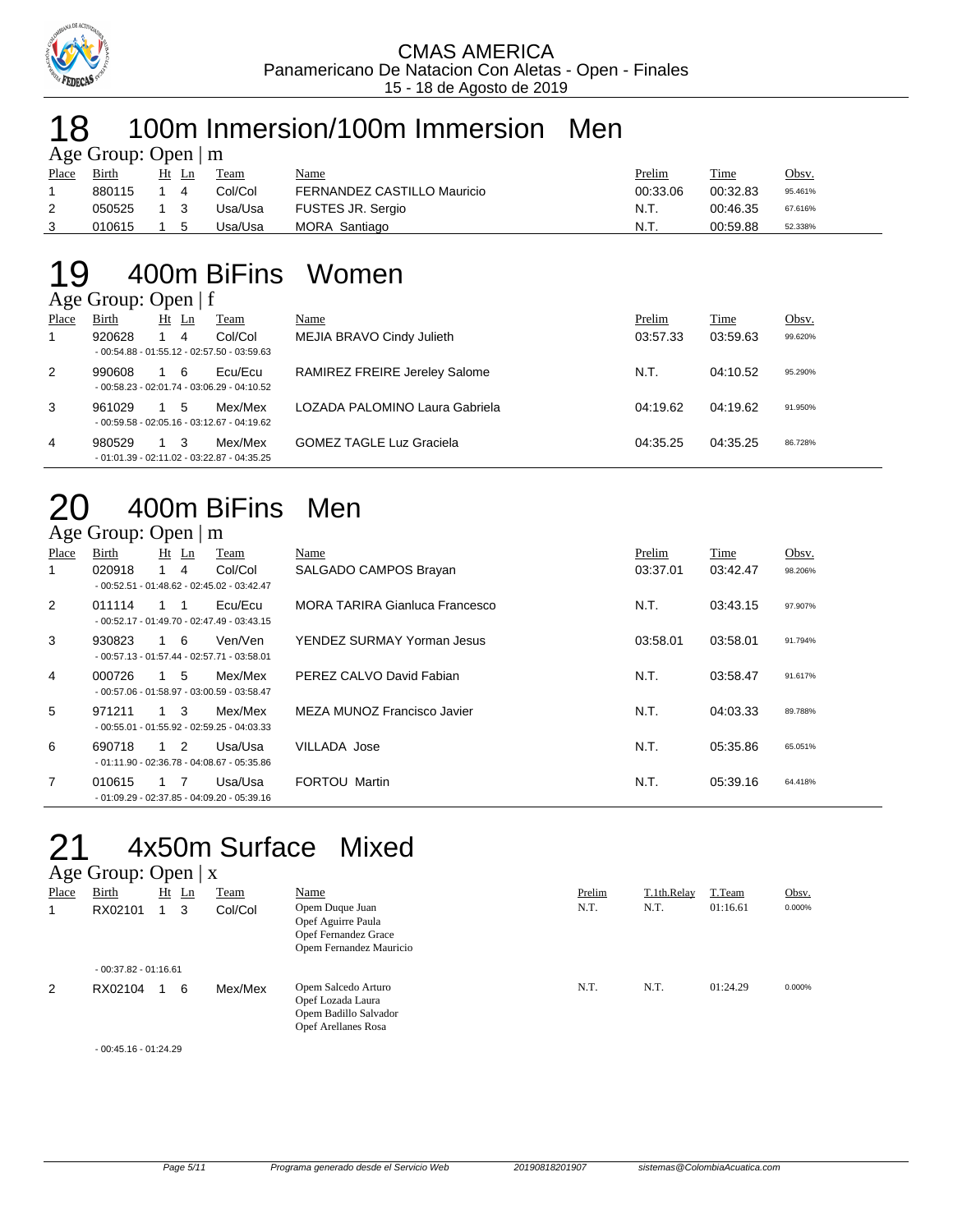

|   |                        |   |                                                        | .                                                                                         |      |      |          |        |
|---|------------------------|---|--------------------------------------------------------|-------------------------------------------------------------------------------------------|------|------|----------|--------|
|   |                        |   | Continuing Event: 21 4x50m Surface Age Group: OPEN   X |                                                                                           |      |      |          |        |
| 3 | RX02103                | 5 | Chi/Chi                                                | Opem Soto Patrick<br>Opef Torres Rocio<br>Opef Rojas Carolina<br>Opem Vergara Gabriel     | N.T. | N.T. | 01:26.85 | 0.000% |
|   | $-00:42.54 - 01:26.85$ |   |                                                        |                                                                                           |      |      |          |        |
| 4 | RX02102                | 4 | Ecu/Ecu                                                | Opem Mora Gianluca<br><b>Opef Ramirez Jereley</b><br>Opef Reyes Pamela<br>Opem Loza Jesus | N.T. | N.T. | 01:30.50 | 0.000% |

- 00:46.26 - 01:30.50

## 23 50m Apnea Women Age Group: Open | f

| Women |
|-------|
|-------|

| Place | Birth  | Ht Ln | Team    | <b>Name</b>                        | Prelim   | Time     | Obsv.   |
|-------|--------|-------|---------|------------------------------------|----------|----------|---------|
|       | 991024 | 4     | Col/Col | AGUIRRE JOYA Paula Alejandra       | 00:17.47 | 00:17.08 | 93.384% |
| 2     | 030426 | - 3   | Chi/Chi | <b>TORRES BRAVO Rocio Catalina</b> | 00:22.60 | 00:20.80 | 76.683% |
|       | 961029 | -5    | Mex/Mex | LOZADA PALOMINO Laura Gabriela     | 00:22.33 | 00:22.06 | 72.303% |
| 4     | 010305 | 6     | Chi/Chi | ROJAS VEGA Carolina Yasmin         | 00:25.52 | 00:23.15 | 68.898% |
|       |        |       |         |                                    |          |          |         |

# 24 50m Apnea Men

Age Group: Open | m

| Place | <b>Birth</b> |     | $Ht$ Ln        | Team    | Name                                 | Prelim   | Time                | Obsv.             |
|-------|--------------|-----|----------------|---------|--------------------------------------|----------|---------------------|-------------------|
|       | 880115       |     | 4              | Col/Col | FERNANDEZ CASTILLO Mauricio          | 00:17.08 | 00:14.57            | 95.333%           |
| 2     | 900527       |     | $\overline{2}$ | Ven/Ven | VALENCIA RODRIGUEZ Yeferson Esneider | 00:17.73 | 00:16.76            | 82.876%           |
| 3     | 010615       |     |                | Usa/Usa | MORA Santiago                        | 00:17.98 | 00:16.91            | 82.141%           |
| 4     | 980528       | 1 3 |                | Ecu/Ecu | <b>LOZA GUERRERO Jesus Manuel</b>    | 00:17.50 | 00:17.65            | 78.697%           |
| 5     | 971211       |     |                | Mex/Mex | MEZA MUNOZ Francisco Javier          | 00:18.15 | 00:18.14            | 76.571%           |
| 6     | 010928       |     | -8             | Usa/Usa | <b>ORDONEZ Nicolas</b>               | 00:18.52 | 00:18.31            | 75.860%           |
|       | 871001       |     | -6             | Chi/Chi | <b>VERGARA GALVEZ Gabriel Andres</b> | 00:17.65 | <b>Disqualified</b> | salida adelantada |
|       | 930823       |     | 5              | Ven/Ven | YENDEZ SURMAY Yorman Jesus           | 00:17.38 | <b>Disqualified</b> |                   |

# 25 200m Surface Women

Age Group: Open | f

|       | - - - <b>-</b> - - - - |             |    |         |                                |          |          |         |
|-------|------------------------|-------------|----|---------|--------------------------------|----------|----------|---------|
| Place | Birth                  | Ht          | Ln | Team    | Name                           | Prelim   | Time     | Obsv.   |
|       | 980623                 |             | 4  | Col/Col | RETAMOZO OLAYA Viviana Paola   | 01:39.95 | 01:34.84 | 96.499% |
|       | $-00:45.65 - 01:34.84$ |             |    |         |                                |          |          |         |
| 2     | 991214                 |             | 5  | Mex/Mex | ARELLANES CERVANTES Rosa Maria | 01:56.21 | 01:56.07 | 78.849% |
|       | $-00:53.62 - 01:56.07$ |             |    |         |                                |          |          |         |
| 3     | 040816                 | $1 \quad 3$ |    | Mex/Mex | CALVA CORONA Emily             | 02:03.98 | 02:01.61 | 75.257% |
|       | $-00:57.61 - 02:01.61$ |             |    |         |                                |          |          |         |
| 4     | 010305                 |             | 6  | Chi/Chi | ROJAS VEGA Carolina Yasmin     | 02:17.02 | 02:03.87 | 73.884% |
|       | $-00:57.99 - 02:03.87$ |             |    |         |                                |          |          |         |
|       |                        |             |    |         |                                |          |          |         |

## 200m Surface Men  $26$  200m St Age Group: Open | m

| Place | Birth                  | Ht<br>-Ln | Team    | Name                             | Prelim   | <b>Time</b> | Obsv.   |
|-------|------------------------|-----------|---------|----------------------------------|----------|-------------|---------|
|       | 940105                 |           | Col/Col | OCAMPO LOZADA Juan Fernando      | 01:35.42 | 01:23.63    | 94.045% |
|       | $-00:41.77 - 01:23.63$ |           |         |                                  |          |             |         |
| 2     | 900625                 | 5         | Mex/Mex | <b>BADILLO ENRIQUEZ Salvador</b> | 01:36.38 | 01:28.60    | 88.770% |
|       | $-00:43.81 - 01:28.60$ |           |         |                                  |          |             |         |
| 3     | 040206                 |           | Mex/Mex | SALCEDO RAMIREZ Arturo           | 01:41.73 | 01:36.78    | 81.267% |
|       | $-00:47.75 - 01:36.78$ |           |         |                                  |          |             |         |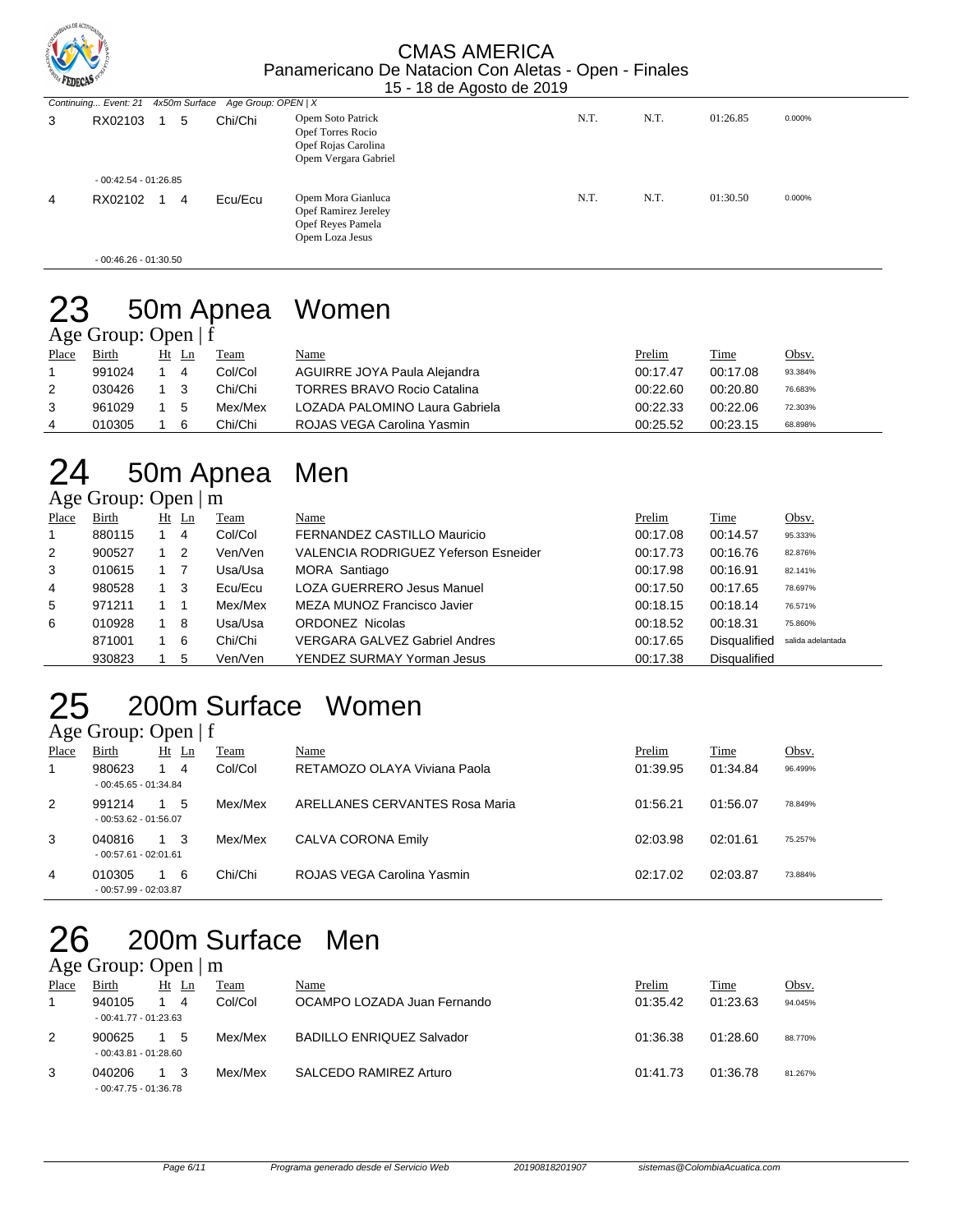

|                        |    | Continuing Event: 26 200m Surface Age Group: OPEN   M |                                      |          |          |         |
|------------------------|----|-------------------------------------------------------|--------------------------------------|----------|----------|---------|
| 900527                 |    | Ven/Ven                                               | VALENCIA RODRIGUEZ Yeferson Esneider | 01:48.74 | 01:37.01 | 81.074% |
| $-00:49.23 - 01:37.01$ |    |                                                       |                                      |          |          |         |
| 980130                 | 16 | Chi/Chi                                               | PICHUN INAL Rodrigo Wladimir         | 01:45.47 | 01:44.00 | 75.625% |
| $-00:47.58 - 01:44.00$ |    |                                                       |                                      |          |          |         |

# 27 200m BiFins Women

### Age Group: Open | f Place Birth Ht Ln Team Name Prelim Time Obsv. 1 920628 1 3 Col/Col MEJIA BRAVO Cindy Julieth 02:03.83 01:50.74 99.720% - 00:53.49 - 01:50.74 2 991214 1 6 Mex/Mex ARELLANES CERVANTES Rosa Maria 02:06.10 01:59.20 92.643% - 00:56.52 - 01:59.20 3 990608 1 5 Ecu/Ecu RAMIREZ FREIRE Jereley Salome 02:01.09 01:59.99 92.033% - 00:57.66 - 01:59.99 A 030426 1 7 Chi/Chi TORRES BRAVO Rocio Catalina 02:09.56 02:02.60 90.073% - 00:57.84 - 02:02.60 5 961029 1 4 Mex/Mex LOZADA PALOMINO Laura Gabriela 01:59.19 02:04.47 88.720% - 00:58.19 - 02:04.47 011121 1 2 Ecu/Ecu REYES GARCES Pamela Veronica 602:08.88 No Show

## 28 200m BiFins Men Age Group: Open | m

| Place          | Birth                            | $Ht$ Ln     | Team    | Name                                  | Prelim   | Time     | Obsv.   |
|----------------|----------------------------------|-------------|---------|---------------------------------------|----------|----------|---------|
| 1              | 970117<br>$-00:49.65 - 01:44.26$ | $1 \quad 4$ | Col/Col | LARA HAYEK Daniel Eduardo             | 01:46.01 | 01:44.26 | 95.540% |
| 2              | 011114<br>$-00:51.29 - 01:46.71$ | $1\quad 5$  | Ecu/Ecu | <b>MORA TARIRA Gianluca Francesco</b> | 01:49.09 | 01:46.71 | 93.346% |
| 3              | 980528<br>$-00:52.92 - 01:51.24$ | $1\quad 2$  | Ecu/Ecu | <b>LOZA GUERRERO Jesus Manuel</b>     | 01:55.67 | 01:51.24 | 89.545% |
| $\overline{4}$ | 971211<br>$-00:52.95 - 01:51.43$ | $1 \quad 3$ | Mex/Mex | MEZA MUNOZ Francisco Javier           | 01:49.85 | 01:51.43 | 89.392% |
| 5              | 930823<br>$-00:54.89 - 01:54.70$ | $1\quad 6$  | Ven/Ven | YENDEZ SURMAY Yorman Jesus            | 01:51.94 | 01:54.70 | 86.844% |
| 6              | 980130<br>$-00:56.60 - 01:59.21$ | $1 \quad 7$ | Chi/Chi | PICHUN INAL Rodrigo Wladimir          | 01:58.36 | 01:59.21 | 83.558% |
| 7              | 990603<br>$-00:58.13 - 02:03.44$ | $1 \quad 1$ | Mex/Mex | SOLANO ESPINOSA Manuel Alejandro      | 01:59.21 | 02:03.44 | 80.695% |

### 29 800m Surface Women  $A \circ e$  Group: Open | f

|       | $1.50$ ergapi open   1 |    |    |         |                                                                                          |          |          |         |
|-------|------------------------|----|----|---------|------------------------------------------------------------------------------------------|----------|----------|---------|
| Place | Birth                  | Ht | Ln | Team    | Name                                                                                     | Prelim   | Time     | Obsv.   |
|       | 941025                 |    | 4  | Col/Col | MUNOZ LOAIZA Vanessa                                                                     | 07:21.41 | 07:55.06 | 91.005% |
|       |                        |    |    |         | $-00:55.22 - 01:54.74 - 02:54.18 - 03:53.71 - 04:54.63 - 05:55.77 - 06:56.90 - 07:55.06$ |          |          |         |
| 2     | 011121                 |    |    | Ecu/Ecu | REYES GARCES Pamela Veronica                                                             | N.T.     | 08:53.29 | 81.068% |
|       |                        |    |    |         | $-00:59.29 - 02:03.60 - 03:10.45 - 04:18.56 - 05:27.23 - 06:36.53 - 07:45.58 - 08:53.29$ |          |          |         |
| 3     | 961029                 |    | 6  | Mex/Mex | LOZADA PALOMINO Laura Gabriela                                                           | N.T.     | 09:00.53 | 79.983% |
|       |                        |    |    |         | $-01:02.33 - 02:10.56 - 03:19.12 - 04:28.54 - 05:37.64 - 06:46.44 - 07:54.99 - 09:00.53$ |          |          |         |
| 4     | 980529                 |    | 5  | Mex/Mex | <b>GOMEZ TAGLE Luz Graciela</b>                                                          | N.T.     | 09:38.83 | 74.690% |
|       |                        |    |    |         | $-01:03.54 - 02:13.37 - 03:25.85 - 04:39.75 - 05:53.53 - 07:09.63 - 08:24.92 - 09:38.83$ |          |          |         |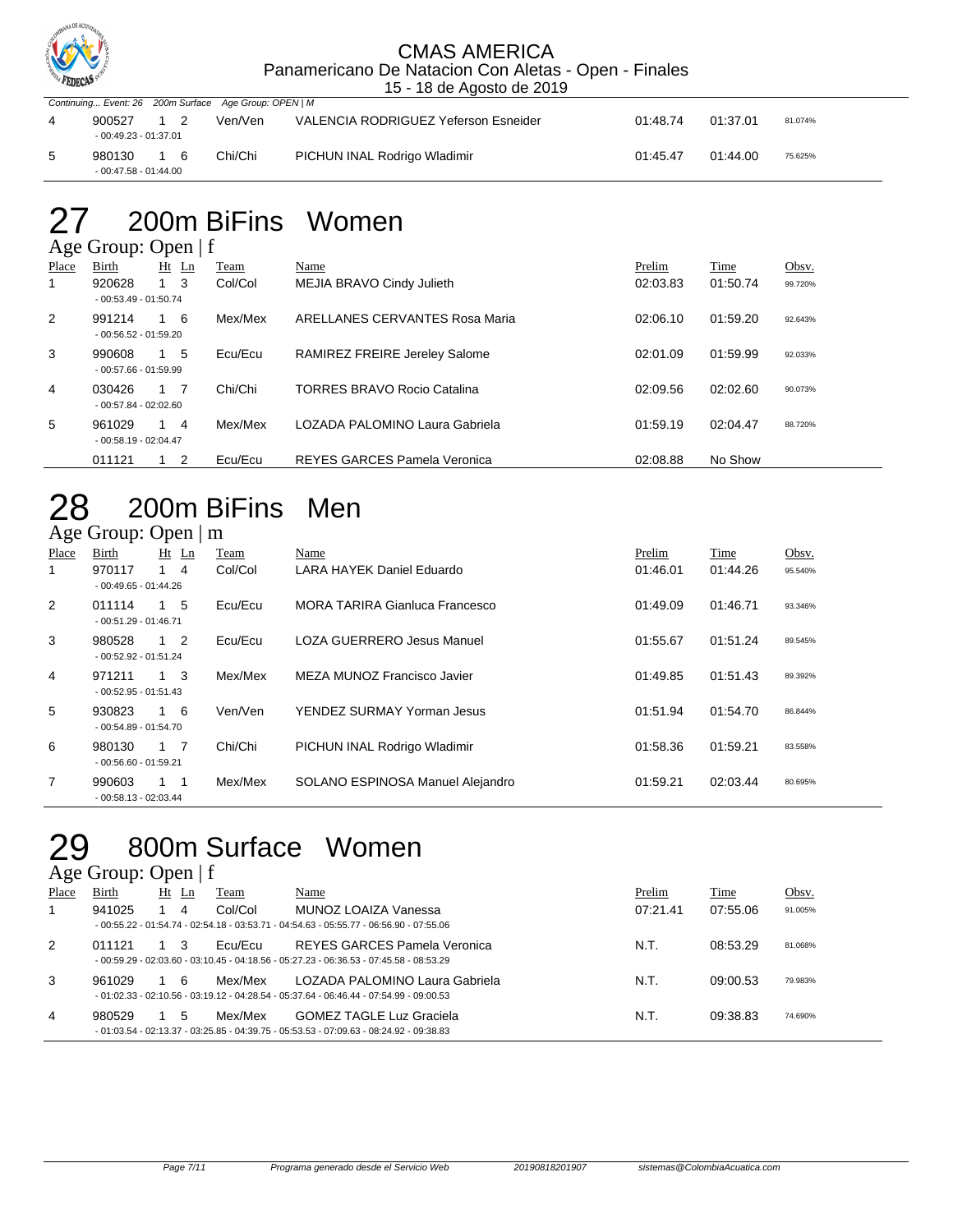

# 30 800m Surface Men

|       | Age Group: Open $\mid$ m |                      |         |                                                                                          |          |          |         |
|-------|--------------------------|----------------------|---------|------------------------------------------------------------------------------------------|----------|----------|---------|
| Place | Birth                    | Ht<br>$\mathbf{L}$ n | Team    | Name                                                                                     | Prelim   | Time     | Obsv.   |
| 1     | 991107                   | 4                    | Col/Col | GOMEZ CASANOVA Juan Sebastian                                                            | 06:33.64 | 06:40.96 | 96.129% |
|       |                          |                      |         | $-00:46.94 - 01:36.57 - 02:27.20 - 03:18.63 - 04:10.05 - 05:01.24 - 05:52.26 - 06:40.96$ |          |          |         |
| 2     | 900625                   | 5                    | Mex/Mex | <b>BADILLO ENRIQUEZ Salvador</b>                                                         | 06:55.93 | 06:55.93 | 92.669% |
|       |                          |                      |         | $-00:49.04 - 01:42.95 - 02:38.88 - 03:30.05 - 04:21.61 - 05:13.45 - 06:05.72 - 06:55.93$ |          |          |         |
| 3     | 040206                   |                      | Mex/Mex | SALCEDO RAMIREZ Arturo                                                                   | N.T.     | 07:47.22 | 82.496% |
|       |                          |                      |         | $-00:54.58 - 01:53.10 - 02:53.50 - 03:52.50 - 04:51.14 - 05:49.41 - 06:49.40 - 07:47.22$ |          |          |         |
| 4     | 990925                   | 6                    | Chi/Chi | SOTO VARELA Patrick Mauricio                                                             | N.T.     | 08:13.27 | 78.140% |
|       |                          |                      |         | $-00:50.64 - 01:50.43 - 02:52.75 - 03:54.94 - 04:59.30 - 06:05.13 - 07:10.88 - 08:13.27$ |          |          |         |

### 31 4x100m Bifins Mixed  $\Omega_{\text{mean}}$  | x

|       | $\angle$ Age Oroup. Open   $\angle$ |    |    |         |                                                                                            |        |             |          |        |  |  |  |
|-------|-------------------------------------|----|----|---------|--------------------------------------------------------------------------------------------|--------|-------------|----------|--------|--|--|--|
| Place | <b>Birth</b>                        | Ht | Ln | Team    | Name                                                                                       | Prelim | T.1th.Relay | T.Team   | Obsv.  |  |  |  |
| 1     | RX03104                             |    | 6  | Col/Col | Opem Salgado Brayan<br>Opef Moreno Diana<br>Opef Mejia Cindy<br>Opem Caicedo Javier        | N.T.   | N.T.        | 03:13.01 | 0.000% |  |  |  |
| 2     | RX03102                             |    | 5  | Ecu/Ecu | Opem Mora Gianluca<br><b>Opef Ramirez Jereley</b><br>Opef Reyes Pamela<br>Opem Loza Jesus  | N.T.   | N.T.        | 03:29.85 | 0.000% |  |  |  |
| 3     | RX03103                             |    | 3  | Mex/Mex | <b>Opef Arellanes Rosa</b><br>Opem Perez David<br>Opef Lozada Laura<br>Opem Meza Francisco | N.T.   | N.T.        | 03:31.86 | 0.000% |  |  |  |
| 4     | RX03101                             |    | 4  | Chi/Chi | Opem Pulgar Javier<br>Opef Torres Rocio<br>Opef Rojas Carolina<br>Opem Pichun Rodrigo      | N.T.   | N.T.        | 03:32.57 | 0.000% |  |  |  |

# 33 4x100m Surface Women

|       | Age Group: Open $ f $ |         |                                              |                                                                                        |        |             |              |                   |
|-------|-----------------------|---------|----------------------------------------------|----------------------------------------------------------------------------------------|--------|-------------|--------------|-------------------|
| Place | <b>Birth</b>          | $Ht$ Ln | Team                                         | <u>Name</u>                                                                            | Prelim | T.1th.Relay | T.Team       | Obsv.             |
| 1     | RF03302               | 5       | Col/Col                                      | Opef Retamozo Viviana<br>Opef Aguirre Maria<br>Opef Lopera Maria<br>Opef Aguirre Paula | N.T.   | 00:42.94    | 02:58.53     | 90.108%           |
|       |                       |         | $-00:42.94 - 01:28.47 - 02:12.64 - 02:58.53$ |                                                                                        |        |             |              |                   |
|       | RF03301               | 4       | Mex/Mex                                      | Opef Calva Emily<br>Opef Gomez Luz<br>Opef Lozada Laura<br>Opef Arellanes Rosa         | N.T.   | N.T.        | Disqualified | salida adelantada |

# 34 4x100m Surface Men

## Age Group: Open | m

| Place | <b>Birth</b> | $Hf$ $I.n$ | Team    |
|-------|--------------|------------|---------|
| 1     | RM03403      |            | Col/Col |

Opem Ocampo Juan Opem Tovar Marlon Opem Fernandez Mauricio

| - 00:35.88 - 01:22.11 - 02:01.26 - 02:46.61 |  |  |
|---------------------------------------------|--|--|
|                                             |  |  |

Name Name Prelim 2.1th.Relay T.Team Obsv.<br>
2009 Duque Juan 24.335% Opem Duque Juan 25 N.T. 00:35.88 02:46.61 24.335% 1 Dem Duque Juan 1 2 Col. 235.88 02:46.61 84.335%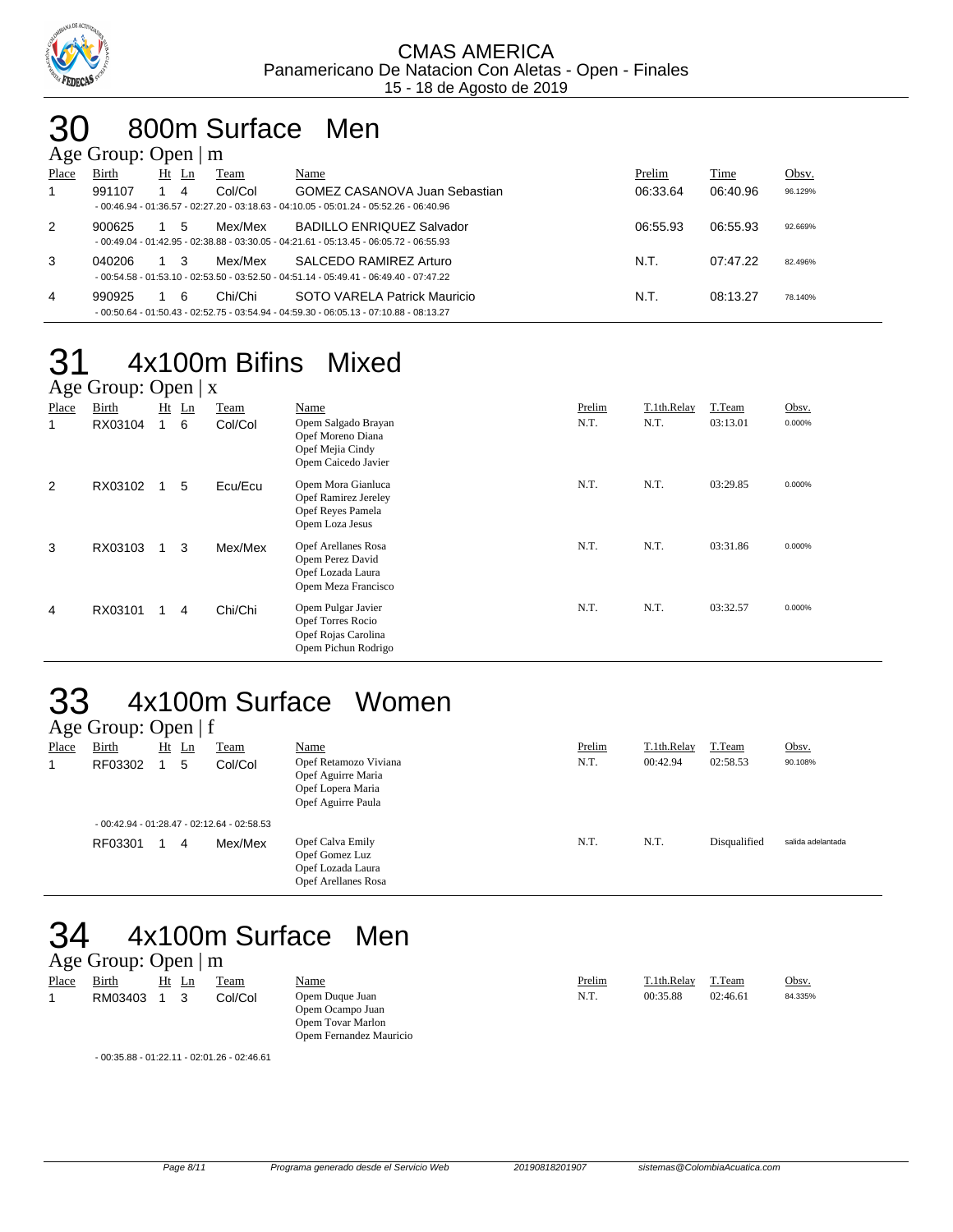

|   |         |   | Continuing Event: 34 4x100m Surface Age Group: OPEN   M |                                                                                        |      |          |              |                               |
|---|---------|---|---------------------------------------------------------|----------------------------------------------------------------------------------------|------|----------|--------------|-------------------------------|
| 2 | RM03401 | 4 | Chi/Chi                                                 | Opem Soto Patrick<br>Opem Pichun Rodrigo<br>Opem Pulgar Javier<br>Opem Vergara Gabriel | N.T. | 00:46.23 | 03:04.47     | 76.170%                       |
|   |         |   | $-00:46.23 - 01:32.55 - 02:19.95 - 03:04.47$            |                                                                                        |      |          |              |                               |
| 3 | RM03404 | 6 | Usa/Usa                                                 | Opem Muriel Andres<br>Opem Ordonez Nicolas<br>Opem Fustes Sergio<br>Opem Mora Santiago | N.T. | 00:52.21 | 03:09.82     | 74.023%                       |
|   |         |   | $-00:52.21 - 01:36.17 - 02:26.01 - 03:09.82$            |                                                                                        |      |          |              |                               |
|   | RM03402 | 5 | Mex/Mex                                                 | Opem Valle Erick<br>Opem Solano Manuel<br>Opem Salcedo Arturo<br>Opem Badillo Salvador | N.T. | 00:48.35 | Disqualified | 2do relevista no toco el giro |

# 37 4x2Km Superficie/Surface Mixed

|       | Age Group: Open $ x $ |    |    |         |                                                                                      |        |             |              |                     |  |  |
|-------|-----------------------|----|----|---------|--------------------------------------------------------------------------------------|--------|-------------|--------------|---------------------|--|--|
| Place | Birth                 | Ht | Ln | Team    | <b>Name</b>                                                                          | Prelim | T.1th.Relay | T.Team       | Obsv.               |  |  |
|       | RX03703               |    | 3  | Mex/Mex | Opem Badillo Salvador<br>Opef Lozada Laura<br>Opem Perez David<br>Opef Reyna Keith   | N.T.   | N.T.        | 1:38:36.00   | 0.000%              |  |  |
|       | RX03701               |    | 4  | Chi/Chi | Opem Soto Patrick<br>Opef Torres Rocio<br>Opef Rojas Carolina<br>Opem Pichun Rodrigo | N.T.   | N.T.        | Disqualified | no pasa por la boya |  |  |
|       | RX03702               |    | 5  | Col/Col | Opem Hurtado Alejandro<br>Opef Munoz Vanessa<br>Opef Lopera Maria<br>Opem Gomez Juan | N.T.   | N.T.        | Disqualified | no pasa por la boya |  |  |

# 38 6KmAguas Abiertas/OpenW Women

Age Group: Open | f

| Place | Birth  | Ht | Ln  | Team    | <u>Name</u>                     | <u>Prelim</u> | Time       | Obsv.  |
|-------|--------|----|-----|---------|---------------------------------|---------------|------------|--------|
|       | 990814 |    | 52  | Mex/Mex | REYNA RAMIREZ Keith Marelyn     | N.T.          | 1:41:37.00 | 0.000% |
| 2     | 980529 |    | -50 | Mex/Mex | <b>GOMEZ TAGLE Luz Graciela</b> | N.T.          | 1:41:55.00 | 0.000% |
|       | 941025 |    | 46  | Col/Col | MUNOZ LOAIZA Vanessa            | 1:00:19.70    | No Show    |        |

## 39 6KmAguas Abiertas/OpenW Men Age Group: Open | m

| Place        | <b>Birth</b> | $Ht$ Ln | Team    | <u>Name</u>                                 | Prelim     | Time                | Obsv.  |
|--------------|--------------|---------|---------|---------------------------------------------|------------|---------------------|--------|
| $\mathbf{1}$ | 991107       | 50 108  | Col/Col | <b>GOMEZ CASANOVA Juan Sebastian</b>        | 1:02:39.00 | 1:13:00.00          | 0.000% |
| 2            | 900527       | 101     | Ven/Ven | <b>VALENCIA RODRIGUEZ Yeferson Esneider</b> | 1:04:04.11 | 1:20:35.00          | 0.000% |
| 3            | 040206       | 105     | Mex/Mex | SALCEDO RAMIREZ Arturo                      | N.T.       | 1:25:08.00          | 0.000% |
| 4            | 000726       | 104     | Mex/Mex | PEREZ CALVO David Fabian                    | N.T.       | 1:25:27.00          | 0.000% |
|              | 011114       | 100     | Ecu/Ecu | <b>MORA TARIRA Gianluca Francesco</b>       | N.T.       | <b>Disqualified</b> |        |
|              | 930921       | 98      | Col/Col | JIMENEZ RAMIREZ Alexander                   | 1:01:02.00 | No Show             |        |
|              | 980528       | 99      | Ecu/Ecu | <b>LOZA GUERRERO Jesus Manuel</b>           | N.T.       | No Show             |        |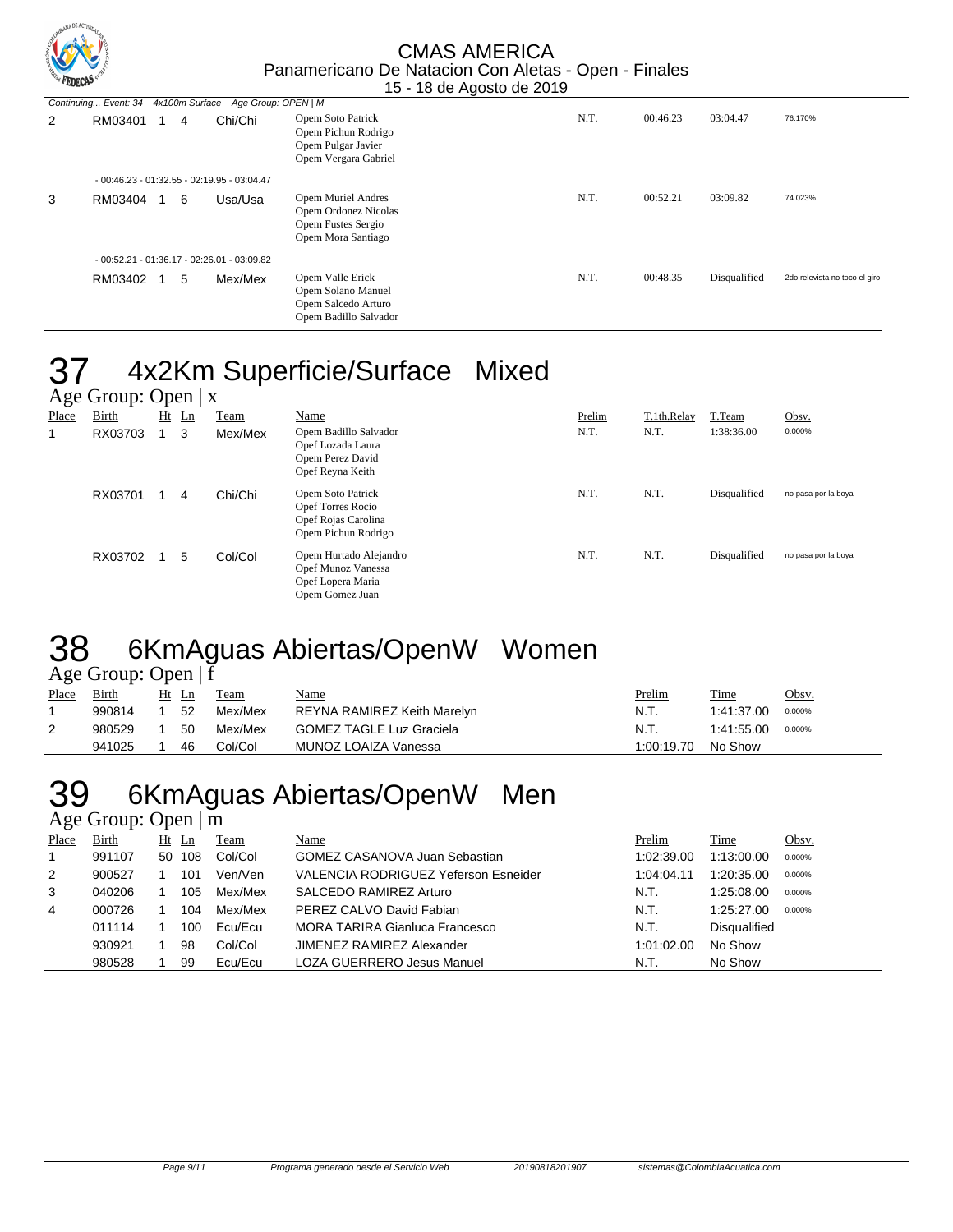

### 3Km Aguas Abiertas BiAleta/Ope Women Age Group: Open | f

|       | $1.5$ $\sigma$ $\sigma$ $\sigma$ $\sigma$ $\sigma$ $\sigma$ $\sigma$ |  |       |         |                                     |          |                     |        |  |  |  |
|-------|----------------------------------------------------------------------|--|-------|---------|-------------------------------------|----------|---------------------|--------|--|--|--|
| Place | Birth                                                                |  | Ht Ln | Team    | Name                                | Prelim   | Time                | Obsv.  |  |  |  |
|       | 990608                                                               |  | 47    | Ecu/Ecu | RAMIREZ FREIRE Jereley Salome       | N.T.     | 35:53.00            | 0.000% |  |  |  |
| 2     | 961029                                                               |  | 51    | Mex/Mex | LOZADA PALOMINO Laura Gabriela      | N.T.     | 40:23.00            | 0.000% |  |  |  |
| 3     | 980529                                                               |  | 50    | Mex/Mex | <b>GOMEZ TAGLE Luz Graciela</b>     | N.T.     | 40:32.00            | 0.000% |  |  |  |
| 4     | 010305                                                               |  | 49    | Chi/Chi | ROJAS VEGA Carolina Yasmin          | N.T.     | 47:57.00            | 0.000% |  |  |  |
|       | 040816                                                               |  | 51 60 | Mex/Mex | CALVA CORONA Emily                  | N.T.     | <b>Disqualified</b> |        |  |  |  |
|       | 930304                                                               |  | 45    | Col/Col | <b>GALLON PALACIO Valeria</b>       | 35:03.92 | <b>Disqualified</b> |        |  |  |  |
|       | 011121                                                               |  | 48    | Ecu/Ecu | <b>REYES GARCES Pamela Veronica</b> | N.T.     | No Show             |        |  |  |  |

# 4Km Aguas Abiertas BiAleta/Ope Men

### Age Group: Open | m

| Place | Birth  | $Ht$ Ln |        | Team    | Name                             | Prelim   | Time                | Obsv.  |
|-------|--------|---------|--------|---------|----------------------------------|----------|---------------------|--------|
|       | 011114 |         | 100    | Ecu/Ecu | MORA TARIRA Gianluca Francesco   | N.T.     | 43:14.00            | 0.000% |
| 2     | 990404 |         | 97     | Col/Col | HURTADO SANCHEZ Alejandro        | 43:58.00 | 43:23.00            | 0.000% |
| 3     | 980528 |         | 99     | Ecu/Ecu | LOZA GUERRERO Jesus Manuel       | N.T.     | 55:57.00            | 0.000% |
| 4     | 971211 |         | 103    | Mex/Mex | MEZA MUNOZ Francisco Javier      | N.T.     | 57:12.00            | 0.000% |
|       | 930823 |         | 50 109 | Ven/Ven | YENDEZ SURMAY Yorman Jesus       | N.T.     | <b>Disqualified</b> |        |
|       | 900625 |         | 102    | Mex/Mex | <b>BADILLO ENRIQUEZ Salvador</b> | N.T.     | No Show             |        |

# 2Km Aguas Abiertas/Open W Women

## Age Group: Open | f

| Place | Birth  | Ht Ln | Team    | Name                               | Prelim   | <b>Time</b>         | Obsv.  |
|-------|--------|-------|---------|------------------------------------|----------|---------------------|--------|
|       | 941025 | 46    | Col/Col | MUNOZ LOAIZA Vanessa               | 19:29.40 | 25:18.00            | 0.000% |
| 2     | 961029 | 51    | Mex/Mex | LOZADA PALOMINO Laura Gabriela     | N.T.     | 25:21.00            | 0.000% |
|       | 990503 | 54    | Col/Col | LOPERA OROZCO Maria Clara          | 20:03.58 | <b>Disqualified</b> |        |
|       | 010305 | 49    | Chi/Chi | ROJAS VEGA Carolina Yasmin         | N.T.     | Disqualified        |        |
|       | 030426 | 53    | Chi/Chi | <b>TORRES BRAVO Rocio Catalina</b> | N.T.     | Disqualified        |        |
|       | 980529 | 50    | Mex/Mex | <b>GOMEZ TAGLE Luz Graciela</b>    | N.T.     | No Show             |        |

## 2Km Aguas Abiertas/Open W Men Age Group: Open | m

| Place | Birth  | Ht         | Ln  | Team    | Name                                 | Prelim   | <b>Time</b> | Obsv.  |
|-------|--------|------------|-----|---------|--------------------------------------|----------|-------------|--------|
|       | 991107 | 0          | 108 | Col/Col | <b>GOMEZ CASANOVA Juan Sebastian</b> | 17:41.57 | 18:30.00    | 0.000% |
| 2     | 900625 | 50         | 102 | Mex/Mex | <b>BADILLO ENRIQUEZ Salvador</b>     | N.T.     | 20:52.00    | 0.000% |
| 3     | 000726 |            | 104 | Mex/Mex | PEREZ CALVO David Fabian             | N.T.     | 24:23.00    | 0.000% |
| 4     | 980130 | 0          | 107 | Chi/Chi | PICHUN INAL Rodrigo Wladimir         | N.T.     | 28:16.00    | 0.000% |
| 5     | 990925 | $^{\circ}$ | 106 | Chi/Chi | SOTO VARELA Patrick Mauricio         | N.T.     | 29:07.00    | 0.000% |
|       | 930921 | 0          | 98  | Col/Col | JIMENEZ RAMIREZ Alexander            | 18:39.00 | No Show     |        |
|       | 971211 |            | 103 | Mex/Mex | MEZA MUNOZ Francisco Javier          | N.T.     | No Show     |        |
|       |        |            |     |         |                                      |          |             |        |